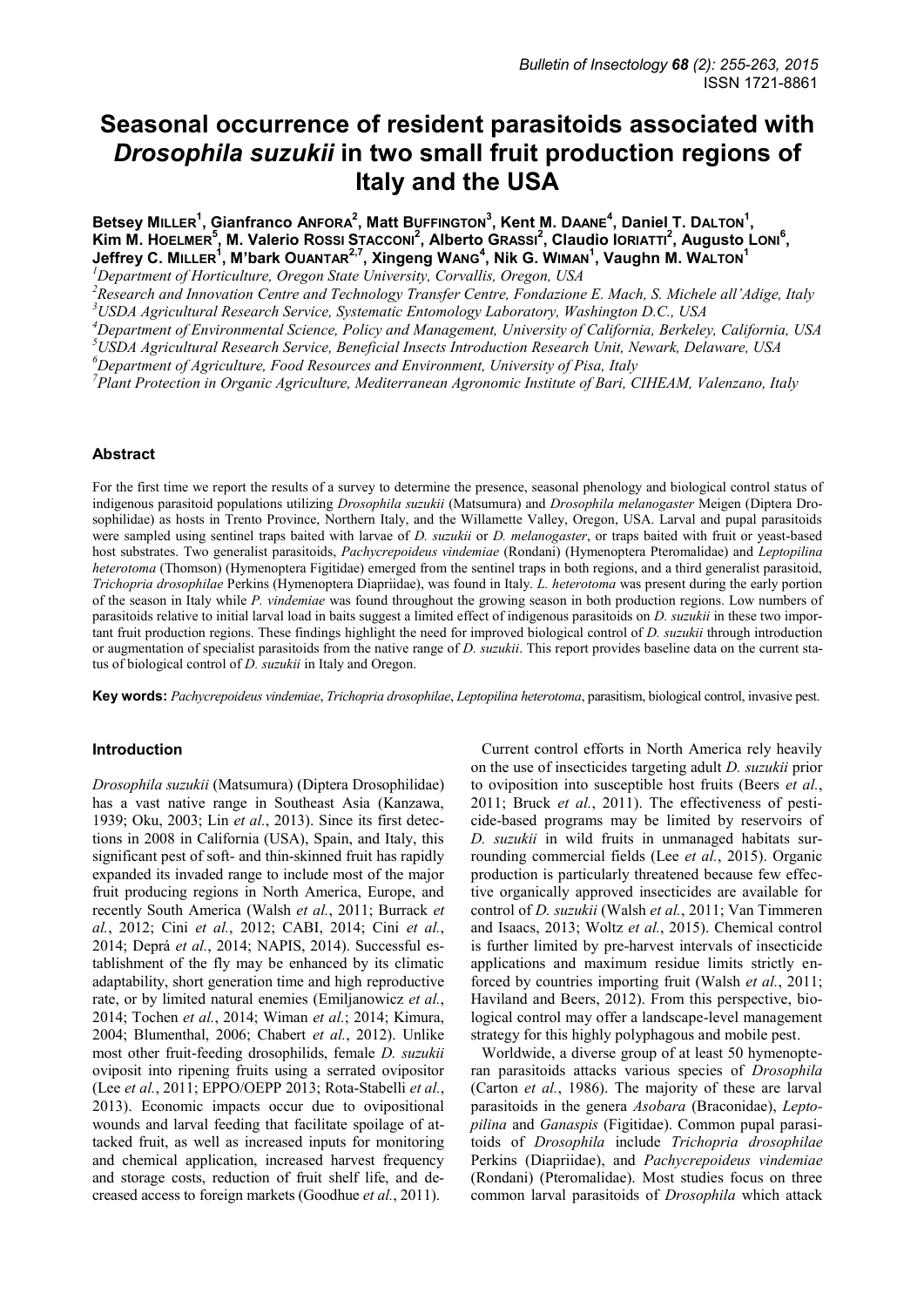larvae living within fermenting substrates: *Leptopilina heterotoma* (Thomson) and *Leptopilina boulardi* Barbotin and *Asobara tabida* Nees (Prévost, 2009). Under optimal conditions, these parasitoids can provide a high average rate of parasitism, for example, reaching 90% in southern France (Fleury *et al.*, 2004). Information on parasitoids attacking *D. suzukii* in the pest's native range is so far limited to a few studies in Japan. Generalist larval parasitoids that utilize *D. suzukii* as a host in this region include *Asobara japonica* Belokobylskij, *A. tabida*, *Ganaspis xanthopoda* (Ashmead), *Leptopilina japonica* Novković et Kimura (Mitsui *et al*., 2007; Ideo *et al.*, 2008; Mitsui and Kimura, 2010; Novković *et al.*, 2011; Kasuya *et al.*, 2013). *A. japonica* has shown a high rate of successful development from *D. suzukii* (79%) (Kacsoh and Schlenke, 2012). Generalist pupal parasitoids observed to attack *D. suzukii* in Japan include *Trichopria* sp. and *Pachycrepoideus* sp. (Mitsui *et al*., 2007). Known specialist parasitoids of *D. suzukii* in Japan include one undescribed *Asobara* species and one strain of *G. xanthopoda* that exhibits a high level of specificity for *D. suzukii*, suggesting the existence of different host races or host-specific races of this species (Nomano *et al*., 2014; Mitsui and Kimura, 2010; Kasuya *et al.*, 2013).

Following pest invasion in the USA and Europe, several studies have examined the suitability of *D. suzukii* as a host for common indigenous parasitoids (Chabert *et al.*, 2012; Kacsoh and Schlenke, 2012; Poyet *et al.*, 2013). Populations of two undescribed *Ganaspis* sp. collected in Florida and Hawaii have been shown to develop successfully on *D. suzukii* (Kacsoh and Schlenke, 2012). Kacsoh and Schlenke (2012) tested 15 species from wide geographic origins, and found that only 7 of 24 parasitoid populations were able to complete development on *D. suzukii*. The failure of the other parasitoid populations to develop was presumably due to strong host immune response against the parasitoids, whereas these same parasitoids could successfully develop on the common vinegar fly *Drosophila melanogaster* Meigen (Kacsoh and Schlenke, 2012; Poyet *et al.*, 2013). The only other larval parasitoid able to develop from *D. suzukii* was *Asobara citri* Fisher from Ivory Coast. Similarly, Chabert *et al*. (2012) tested five European parasitoids and found that only the two pupal parasitoids *Trichopria* cf. *drosophilae* and *P. vindemiae* successfully developed on *D. suzukii*, while the three larval parasitoids *L. heterotoma*, *L. boulardi*, and *A. tabida* were unsuccessful. The two pupal parasitoids were also found to readily attack *D. suzukii* in Italy, Spain, and California (Rossi Stacconi *et al.*, 2013; Gabarra *et al.*, 2014; Xingeng Wang, unpublished data).

The specialized ecological niche of the exotic *D. suzukii* likely limits access by most indigenous larval parasitoids because *D. suzukii* larvae are protected inside host fruits. Classical biological control is a potentially useful management strategy for an exotic pest species whenever effective resident natural enemies are lacking in the new distribution range. It is prudent, however, to first understand the composition, distribution, and host range of resident natural enemies and their possible impacts on the exotic pest before considering the introduction of exotic natural enemies for the control of the pest. To date, there are relatively few published field studies on the importance of indigenous parasitoids or natural enemies in the control of *D. suzukii* despite the widespread establishment of this pest and significant levels of damage caused by *D. suzukii* (Rossi Stacconi *et al.*, 2013; Gabarra *et al.*, 2014; Woltz *et al.*, 2015). Information is lacking regarding the parasitoid species composition and potential role of indigenous parasitoids on *D. suzukii* in Oregon, Italy, and most other regions invaded by this pest (Rossi Stacconi *et al.*, 2013; 2015). Therefore, the objective of the present study is to provide baseline information on the current status and comparative importance of resident parasitoids against commonly occurring *Drosophila* species in important small fruit production regions in northern Italy and western Oregon, USA.

## **Materials and methods**

Parasitoids of *D. suzukii* and *D. melanogaster* were field-surveyed in Trento Province, Italy, and the Willamette Valley, Oregon, USA. The surveys were conducted at four sites in Trento Province from 5 May to 18 October 2013, and at five sites in Oregon from 16 May to 30 October 2012 and 12 May to 30 October 2013. The sites were established in either unsprayed commercial crops or on non-commercial fruit-bearing plants in close proximity to commercial host crops. Presence of *D. suzukii* at all sites was confirmed in 2011.

## Insect colonies

Colonies of *D. suzukii* were established using adults collected from various field sites in the respective areas where surveys were conducted. Collected adults were released into plastic cages and their offspring reared on a yeast-based standard artificial medium diet for drosophilids, henceforth referred to as 'medium' (Dalton *et al.*, 2011). Wild-collected individuals were released into the rearing cages periodically to maintain genetic diversity. Colonies of *D. melanogaster* originated from a long-established university laboratory colony and were reared in the same method as described above.

## Preparation of traps

Petri dishes (9 cm diameter) containing either medium (in Oregon), or fresh banana sliced 1-2 cm thick (in Italy), were exposed either to *D. suzukii* or *D. melanogaster* adults in plastic oviposition cages ( $30 \times 30 \times 30$  cm). Dishes were kept in oviposition cages containing *ad libitum* numbers of *D. suzukii* or *D. melanogaster* for seven and three days respectively at 21 °C and 65% relative humidity in both regions. This time period allowed for the development of second and third instar larvae of each of these species. Infested Petri dishes were subsequently filled with water in order to stimulate the larvae to emerge from the food substrate and the surface of each Petri dish was rinsed onto a 0.25 mm diam. mesh (Soiltest Inc., Chicago, IL, USA). Second and third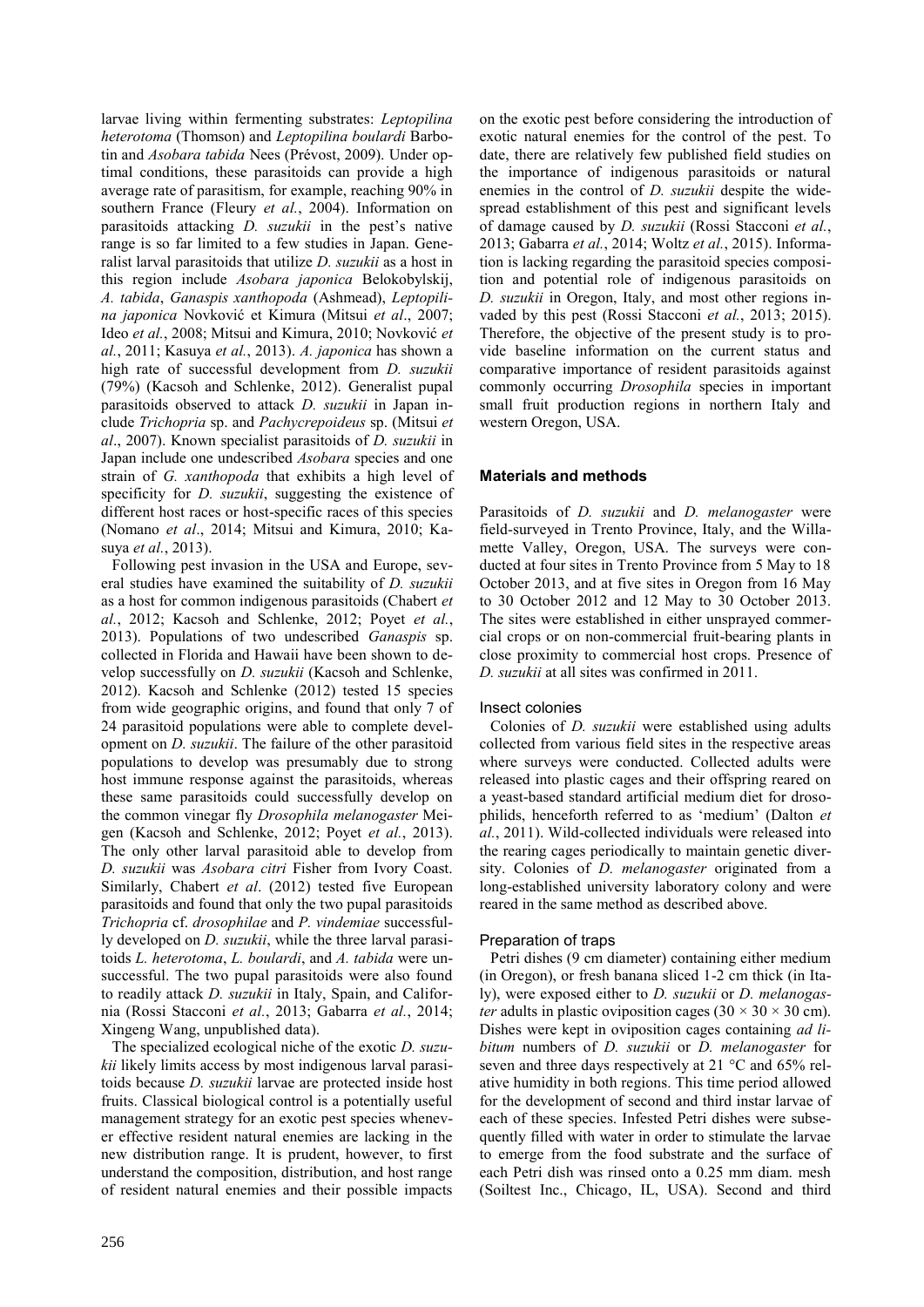instar larvae remaining on the top surface of the sieve were transferred and weighed in order to estimate the weight corresponding to number of larvae for each species. For *D. suzukii* and *D. melanogaster* 4 g and 2 g of larvae corresponded to approximately 800 larvae respectively. These second and third instar larvae were then added to 70-90 g of host substrate in fresh containers (Rossi Stacconi *et al.*, 2013). In Italy, host substrates were placed in a Petri dish and included medium, banana slices, blueberries or cherries (termed 'fruit'). In Oregon, host substrates were placed in a 163-mL plastic soufflé cup (Solo®, Urbana, IL, USA) and included blueberries, cherries or raspberries in 2012, and blueberries, blackberries, strawberries, raspberries, or a mix (blueberries, blackberries and raspberries) in 2013 (Dalton *et al.*, 2011). Because of differences in growing seasons and availability of fruit, the fruits in each region reflected both seasonal and regional availability for that area of study. For each container with *Drosophila* larvae within the substrate, a second container with identical substrate, but without laboratory-reared larvae, was deployed to serve as a control treatment.

Each Petri dish or soufflé cup containing host substrate with or without larvae was placed inside a red delta trap to constitute a sentinel trap. Sentinel traps were hung 1-2 m from the ground from the crop plant or from surrounding vegetation in a protected and predominantly shaded environment. At each site, six traps were randomly deployed, each with a different combination of substrate (fruit or media) and larvae (*D. melanogaster*, *D. suzukii* or none).

#### Placement of traps

In Northern Italy the four representative survey sites were selected to take into account elevation, presence of *D. suzukii* host plants and high levels of *D. suzukii* in both natural and agro-ecosystems. Three hilly sites were selected: a commercial organic blueberry orchard in Cembra Valley (Gaggio, 46°20'36"N 11°28'53"E, 900 m a.s.l.), a commercial cherry orchard in Mocheni Valley (Loc. Franchini, 46°09'35"N 11°28'43"E, 790 m a.s.l.), and a natural forest environment in Sugana Valley (Vigolo Vattaro, 46°99'38"N 11°19'25"E, 720 m a.s.l.). The fourth location was situated at the bottom of the Adige Valley, in a commercial vineyard (San Michele all'Adige, 46°19'01"N 11°13'43"E, 230 m a.s.l.).

In Oregon, the five sites where sentinel baits were deployed were selected based on high diversity of landscape vegetation surrounding a susceptible crop. The sites included: an organically managed raspberry field (Oregon State University, North Willamette Research and Extension Center, NWREC, 45°16'55"N 122°45'00"W, 60 m a.s.l.); an unmanaged wild riparian site containing a mix of Himalayan blackberries and seedling cherries (Salem, 44°54'11"N 123°07'13"W, 181 m a.s.l.); a commercial blueberry and raspberry farm (Riverbend Farm, RF, 44°40'51"N 122°58'40"W, 89 m a.s.l.); a small-scale, mixed-production-commercial rural homestead with unsprayed soft and stone fruit species (Frasier Creek Farm, FCF, 44°37'40"N 123°15'46"W, 100 m a.s.l.); and an organically managed mixed-production farm (Gathering Together Farm, GTF, 44°31'40"N 123°21'57"W 80 m a.s.l.). All sentinel traps were collected and replaced once per week.

#### Rearing and identification of parasitoids

Assessment of exposed traps was similar in Oregon and in Italy. At the end of each field exposure, each Petri dish or soufflé cup was placed in an escape-proof 250-720 mL container and taken to the laboratory. Containers were equipped with a fine mesh netted lid for ventilation and a moistened dental cotton ball placed next to the substrate to prevent desiccation of contents. All containers were incubated for four weeks under ambient laboratory conditions of 21 °C and 65% relative humidity. Unpublished preliminary data from the previous season indicated that parasitoid emergence during the four week incubation period was negligible under these rearing conditions. Following the incubation period, containers were held at 22 °C and 55% RH (14:10 L:D photoperiod) and examined weekly for parasitoids emerging from host pupae. Containers were examined for a period of nine weeks to ensure recording of all emerged parasitoids would be observed. All parasitoids were aspirated and counted during observation. Voucher specimens were placed into vials of 95% ethyl alcohol. Containers with highly active flies were placed in a walk-in cold room (4 °C) for a maximum of 120 minutes prior to the collection of parasitoids. This technique temporarily decreased fly activity without increasing mortality, and concurrently allowed for the aspiration of parasitoids. After the nine-week observation period was completed, containers were dismantled.

In order to assess parasitism for cups containing *D. suzukii* within host medium, a parasitism index (P) was estimated using the total number of emerged parasitoids  $(p_i)$  for each species from each cup. We assumed that the total number of *D. suzukii* (*Th*) within the host media to be 800, based on the initial larvae placed within the cups (Rossi Stacconi *et al.*, 2015). The index was calculated on a weekly basis using  $P = (p_i / Th) \times 100$  to approximate the percent parasitism. All sites within a region were pooled for this calculation. This index is a conservative value, looking only at the number of emerged parasitoids, and does not account for the number of parasitoids that attacked, but did not successfully emerge from *D. suzukii*.

#### Statistical analysis

The effects of host species, substrate and location were analyzed using one-way ANOVA with region and year as independent factors. For all effects but that of location, sites for each region were pooled for analysis. Differences of the means were separated using Tukey's HSD. Data were analyzed at seven-day intervals. Analyses were conducted using Statistica (StatSoft 7.1, Tulsa, OK, USA).

Parasitoid species collected in Oregon were identified by M. Buffington with voucher specimens deposited at the Smithsonian Institute in Washington D.C. Italian parasitoids were identified by A. Loni with voucher specimens deposited at Pisa University.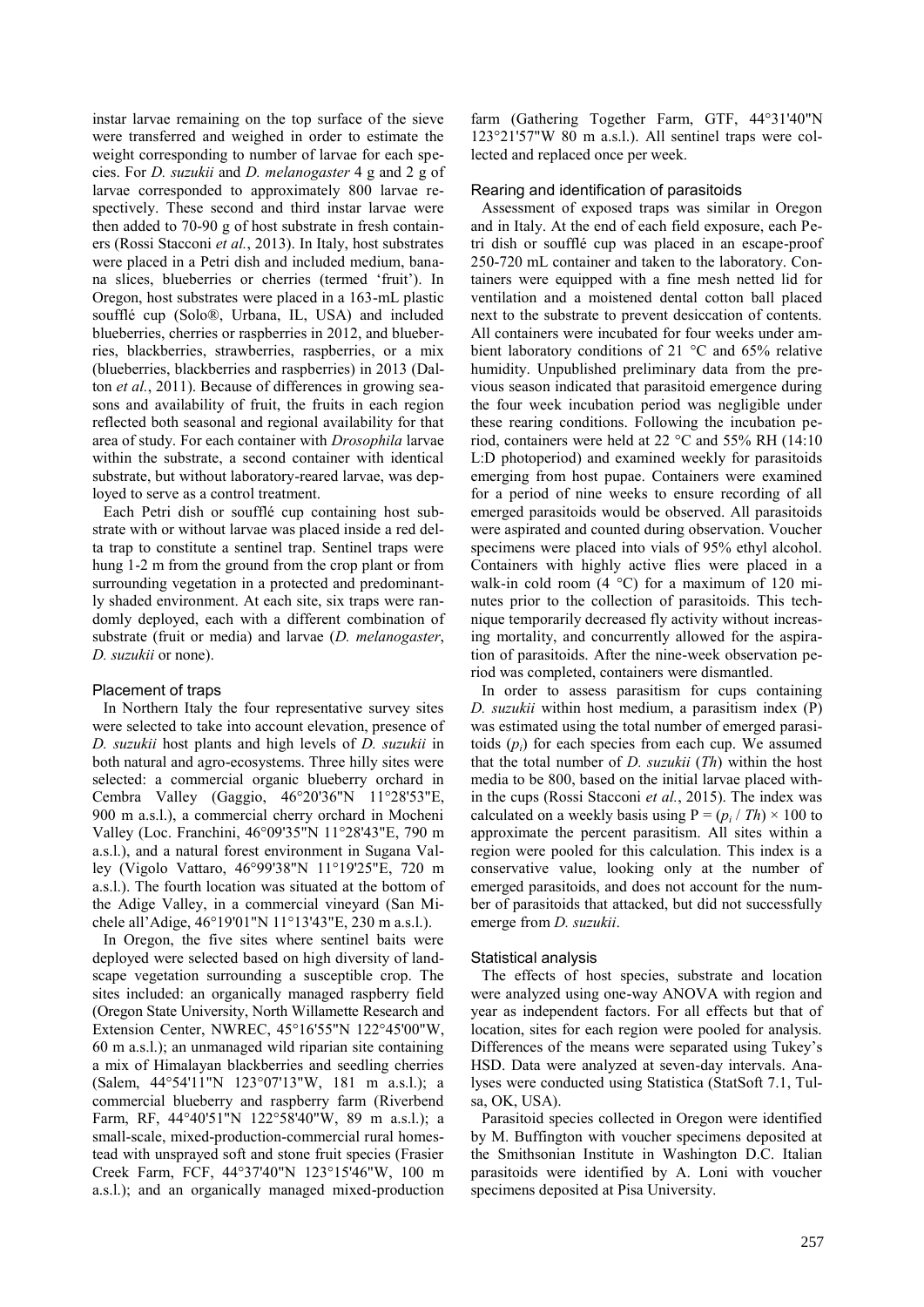## **Results**

Two parasitoid species, *P. vindemiae* and *L. heterotoma*, emerged from host pupae in field-placed sentinel traps in both Oregon and Italy. Three individual *T. drosophilae* females emerged from a trap placed in Vigolo Vattaro (forest environment), Italy, on 23 August 2013, but since this was the only finding, this species was not included in the calculation of parasitism index.

Datasets for each region were analyzed separately. In Oregon, the species of host drosophilid larvae initially present in the host substrate had no significant effect on numbers of emerging *P. vindemiae* from sentinel bait stations in 2012 ( $F_2$  <sub>439</sub> = 1.0,  $p = 0.37$ , table 1), with similar numbers emerging from sentinel bait stations containing *D. melanogaster*, *D. suzukii* and the control sentinel traps. During 2013, significantly more parasitoids emerged from *D. melanogaster*-baited traps, followed by *D. suzukii*-baited traps, and lastly the control traps ( $F_{2,608} = 21.0$ , *p* < 0.001, table 1). Significantly more *L. heterotoma* parasitoids emerged from *D. melanogaster*-baited traps and the control traps, compared to sentinel stations seeded with *D. suzukii* larvae ( $F_{2, 439} = 3.6$ ,  $p = 0.025$ , table 1) during 2012. This trend was numerically consistent during 2013, although the differences were not statistically significant  $(F_{2,608} = 1.3, p = 0.260)$ .

In Italy, the species of host fly present in host substrate had a significant effect on the number of individuals of *P. vindemiae* that emerged  $(F_{2, 789} = 8.2, p < 0.001;$ table 1), with higher numbers of *P. vindemiae* emerging from sentinel bait stations containing *D. melanogaster*, followed by *D. suzukii*, and then the controls. For *L. heterotoma*, a statistically similar number of parasitoids emerged irrespective of the host species initially present in host substrate  $(F_{2,789} = 2.0, p = 0.131,$  table 1).

In Oregon, the type of fruit substrate used in the sentinel station did not significantly affect the number of emerged parasitoids during 2012 ( $F_{4,437} = 2.2$ ,  $p = 0.072$ ; table 2). There was, however, a numeric trend of greater numbers of *P. vindemiae* emerging from sentinel bait stations containing raspberries, and fewer parasitoids emerging from the other stations. During 2013, substrate

**Table 1.** Effect of sentinel trap host fly on the mean *P. vindemiae* and *L. heterotoma* per trap (± SEM) in the Willamette Valley (Oregon, USA) and Trento Province (Italy) during 2012 and 2013. Means followed by different letters are statistically different as determined by ANOVA followed by Tukey's HSD (N = number of Petri dishes or soufflé cups).

| Year | Region | Host fly        | Mean number<br>P. vindemiae/trap | N   | Mean number<br>L. heterotoma/trap | N   |
|------|--------|-----------------|----------------------------------|-----|-----------------------------------|-----|
| 2012 | Oregon | Control         | $7.65 \pm 1.65$ a                | 63  | $0.06 \pm 0.038$ a                | 63  |
| 2012 | Oregon | D. melanogaster | $7.9 \pm 0.98$ a                 | 180 | $0.03 \pm 0.015$ a                | 180 |
| 2012 | Oregon | D. suzukii      | $6.06 \pm 0.93$ a                | 199 | 0 <sub>b</sub>                    | 199 |
| 2013 | Oregon | Control         | $0.63 \pm 0.17$ c                | 204 | $0.50 \pm 0.23$ a                 | 204 |
| 2013 | Oregon | D. melanogaster | $3.58 \pm 0.41$ a                | 204 | $0.48 \pm 0.27$ a                 | 204 |
| 2013 | Oregon | D. suzukii      | $1.93 \pm 0.33$ b                | 203 | $0.06 \pm 0.039$ a                | 203 |
| 2013 | Italy  | Control         | $0.09 \pm 0.03$ c                | 264 | $0.54 \pm 0.32$ a                 | 264 |
| 2013 | Italy  | D. melanogaster | $0.84 \pm 0.21$ a                | 264 | $0.19 \pm 0.07$ a                 | 264 |
| 2013 | Italy  | D. suzukii      | $0.35 \pm 0.09$ b                | 264 | $1.01 \pm 0.38$ a                 | 264 |

**Table 2.** Sentinel trap host substrate and mean *P. vindemiae* and *L. heterotoma* per trap (± SEM) in the Willamette Valley (Oregon, USA) and Trento Province (Italy) during 2012 and 2013. Means of parasitoid followed by different letters are statistically different as determined by ANOVA followed by Tukey's HSD ( $N =$  number of Petri dishes or soufflé cups).

| Year | Region | Substrate     | Mean number       | N   | Mean number        | N   |
|------|--------|---------------|-------------------|-----|--------------------|-----|
|      |        |               | P. vindemiae/trap |     | L. heterotoma/trap |     |
| 2012 | Oregon | <b>Banana</b> | $4.1 \pm 1.30$ a  | 13  | $0.23 \pm 0.16$ a  | 13  |
| 2012 | Oregon | Blueberry     | $6.00 \pm 2 a$    | 29  | 0c                 | 29  |
| 2012 | Oregon | Cherry        | $6.80 \pm 0.7$ a  | 103 | $0.02 \pm 0.01$ b  | 103 |
| 2012 | Oregon | Medium        | $6.60 \pm 0.7$ a  | 263 | $0.02 \pm 0.01$ b  | 263 |
| 2012 | Oregon | Raspberry     | $13.20 \pm 4 a$   | 34  | 0c                 | 34  |
| 2013 | Oregon | Blackberry    | $2.90 \pm 0.81$ a | 30  | $0.06 \pm 0.03$ b  | 30  |
| 2013 | Oregon | Blueberry     | $1.05 \pm 0.77$ a | 15  | 0 <sub>c</sub>     | 15  |
| 2013 | Oregon | Mixed fruit   | $0.01 \pm 0.01$ a | 12  | 0c                 | 12  |
| 2013 | Oregon | Medium        | $2.02 \pm 0.26$ a | 305 | $0.03 \pm 0.03$ b  | 305 |
| 2013 | Oregon | Raspberry     | $2.30 \pm 0.37$ a | 204 | $0.69 \pm 0.30$ a  | 204 |
| 2013 | Oregon | Strawberry    | $1.44 \pm 0.57$ a | 45  | $1.35 \pm 0.92$ a  | 45  |
| 2013 | Italy  | Banana        | $0.68 \pm 0.18$ a | 264 | $0.82 \pm 0.35$ a  | 264 |
| 2013 | Italy  | Medium        | $0.29 \pm 0.12$ a | 264 | $0.45 \pm 0.22$ a  | 264 |
| 2013 | Italy  | Fruit         | $0.33 \pm 0.09$ a | 264 | $0.47 \pm 0.27$ a  | 264 |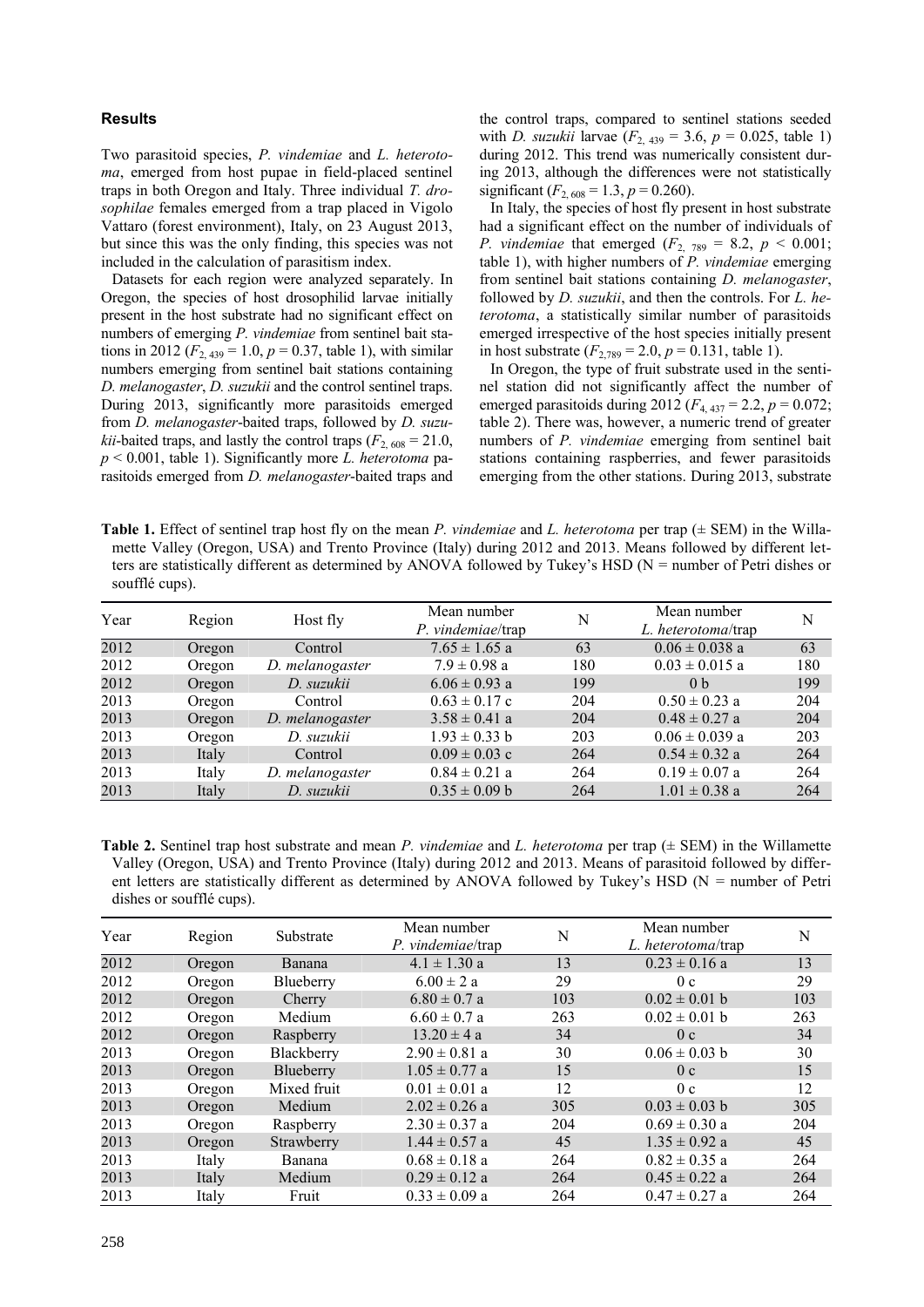**Table 3.** Location and mean *P. vindemiae* and *L. heterotoma* emergence (± SEM) in the Willamette Valley (Oregon, USA) and Trento Province (Italy) during 2012 and 2013. Mean followed by different letters are statistically different as determined by ANOVA followed by Tukey's HSD (N = number of Petri dishes or soufflé cups).

| Year | Region | Location       | Mean number<br>P. vindemiae/trap | N   | Mean number<br>L. heterotoma/trap | N   |
|------|--------|----------------|----------------------------------|-----|-----------------------------------|-----|
| 2012 | Oregon | FCF            | $6.50 \pm 0.96$ b                | 133 | $0.37 \pm 0.02$ a                 | 133 |
| 2012 | Oregon | <b>GTF</b>     | $6.97 \pm 1.05$ b                | 119 | 0c                                | 119 |
| 2012 | Oregon | <b>NWREC</b>   | $13.64 \pm 3.7 a$                | 50  | 0 <sub>c</sub>                    | 50  |
| 2012 | Oregon | RF             | $3.50 \pm 0.36$ b                | 66  | $0.03 \pm 0.03$ a                 | 66  |
| 2012 | Oregon | Salem          | $6.70 \pm 1.12 b$                | 74  | $0.04 \pm 0.02$ a                 | 74  |
| 2013 | Oregon | FCF            | $3.11 \pm 0.5$ a                 | 144 | $0.52 \pm 0.28$ a                 | 144 |
| 2013 | Oregon | <b>GTF</b>     | $1.24 \pm 0.3$ c                 | 144 | $0.62 \pm 0.38$ a                 | 144 |
| 2013 | Oregon | <b>NWREC</b>   | $1.85 \pm 0.43$ bc               | 120 | $0.22 \pm 0.20$ a                 | 120 |
| 2013 | Oregon | RF             | $1.84 \pm 0.45$ bc               | 89  | $0.14 \pm 0.12$ a                 | 89  |
| 2013 | Oregon | Salem          | $2.03 \pm 0.39$ b                | 114 | $0.07 \pm 0.06$ a                 | 114 |
| 2013 | Italy  | Gaggio         | $0.10 \pm 0.03$ a                | 198 | $0.33 \pm 0.03$ a                 | 198 |
| 2013 | Italy  | Loc. Franchini | $0.50 \pm 0.19$ a                | 198 | $0.90 \pm 0.3$ a                  | 198 |
| 2013 | Italy  | San Michele    | $0.60 \pm 0.16$ a                | 198 | $1.13 \pm 0.33$ a                 | 198 |
| 2013 | Italy  | Vigolo Vattaro | $0.50 \pm 0.18$ a                | 198 | $0.27 \pm 0.03$ a                 | 198 |

type had no effect on numbers of emerging parasitoids  $(F_{5,605} = 1.0, p = 0.4;$  table 2). During 2012 in Oregon, significantly more *L. heterotoma* emerged from banana compared to the other fruits  $(F_{4, 436} = 5.0, p < 0.001)$ ; table 2). During 2013, more *L. heterotoma* were reared from strawberries and raspberries compared to the other fruit  $(F_{5,605} = 2.3, p = 0.038)$ .

In Italy, the role of substrate was not a significant factor for *P. vindemiae* emergence from sentinel bait stations  $(F_{2,789} = 2.6, p = 0.07;$  table 2). Likewise, for *L. heterotoma* no significant differences of substrate on emergence were observed  $(F_{2,789} = 2.5, p = 0.6;$  table 2).

In Oregon, the role of location was significant in both years. During 2012, greater numbers of *P. vindemiae* emerged from sentinel bait stations at NWREC compared to the other locations ( $F_{4,437} = 4.5$ ,  $p = 0.001$ ; table 3). During 2013, the most parasitoids were reared from FCF, followed by Salem, NWREC, Riverbend Farm and GTF (*F*4, 606 = 3.0, *p* <0.001; table 3). For *L. heterotoma* location played no significant role in the number of parasitoids reared in 2012 ( $F_{4, 437} = 1.15$ ,  $p = 0.33$ ; table 3) or 2013 ( $F_{4,606} = 0.81$ ,  $p = 0.51$ ; table 3). In Italy in 2013, the role of location did not significantly affect emergence of *P. vindemiae*  $(F_{3,778} = 2.1, p = 0.098;$  table 3) or *L. heterotoma*  $(F_{3,778} = 0.1, p = 0.06$ ; table 3) from sentinel bait stations.

No significant trends in the timing of emergence of *P. vindemiae* from sentinel traps were found in Oregon. The parasitism index for *P. vindemiae* increased to a maximum of 3.8 during 17 July and 9 October during 2012, and the seasonal mean was 1.24 (figure 1a). Recorded parasitism was lower in 2013, with a peak parasitism index on 18 June at 1.36 with a seasonal mean of 0.43 (figure 1b).

In Italy, the number of *P. vindemiae* emerging from *D. suzukii*-baited traps displayed a significant temporal trend, with a parasitoid emergence peak of 2.6 and parasitism index of 0.66 on 18 August, after which emergence decreased  $(F_{21,242} = 2.4, p < 0.001$ ; figure 1c). The seasonal mean parasitism index for *P. vindemiae* was

0.08 in 2013. The number of *L. heterotoma* emerging from *D. suzukii*-baited traps displayed a non-significant trend with peak parasitoid emergence of 1.39 on 26 May (parasitism index of 2.6), after which emergence decreased  $(F_{21, 242} = 1.1, p = 0.32$ ; figure 1d). The seasonal mean parasitism index for *L. heterotoma* was 0.43.

In Italy, the number of *P. vindemiae* emerging from *D. suzukii*-baited traps displayed a significant temporal trend, with a parasitoid emergence peak of 2.6 and parasitism index of 0.66 on 18 August, after which emergence decreased  $(F_{21,242} = 2.4, p < 0.001$ ; figure 1c). The seasonal mean parasitism index for *P. vindemiae* was 0.08 in 2013. The number of *L. heterotoma* emerging from *D. suzukii*-baited traps displayed a non-significant trend with peak parasitoid emergence of 1.39 on 26 May (parasitism index of 2.6), after which emergence decreased  $(F_{21, 242} = 1.1, p = 0.32$ ; figure 1d). The seasonal mean parasitism index for *L. heterotoma* was 0.43.

### **Discussion**

The current study represents the first surveys for parasitoid species associated with *D. suzukii* and *D. melanogaster* in Northern Italy and Western Oregon using sentinel host traps. In both regions, two parasitoids (*P. vindemiae* and *L. heterotoma*) emerged from puparia in traps baited with larvae of *D. suzukii* or *D. melanogaster*. In addition, a third parasitoid (*T. drosophilae*) was recovered from a single sentinel trap in Italy. All three species are generalist parasitoids of *Drosophila* (Carton *et al.*, 1986). Both *P. vindemiae* and *T. drosophilae* showed a relatively high parasitism rate on *D. suzukii* under laboratory conditions (Chabert *et al.*, 2012; Rossi Stacconi *et al.*, 2015) and have also been found associated with *D. suzukii* in other regions of Europe and the USA (Kacsoh and Schlenke, 2012; Gabarra *et al.*, 2014; Xingeng Wang, unpublished data). Laboratory work has further confirmed that both the Oregon and Italian populations of *P. vindemiae* can readily develop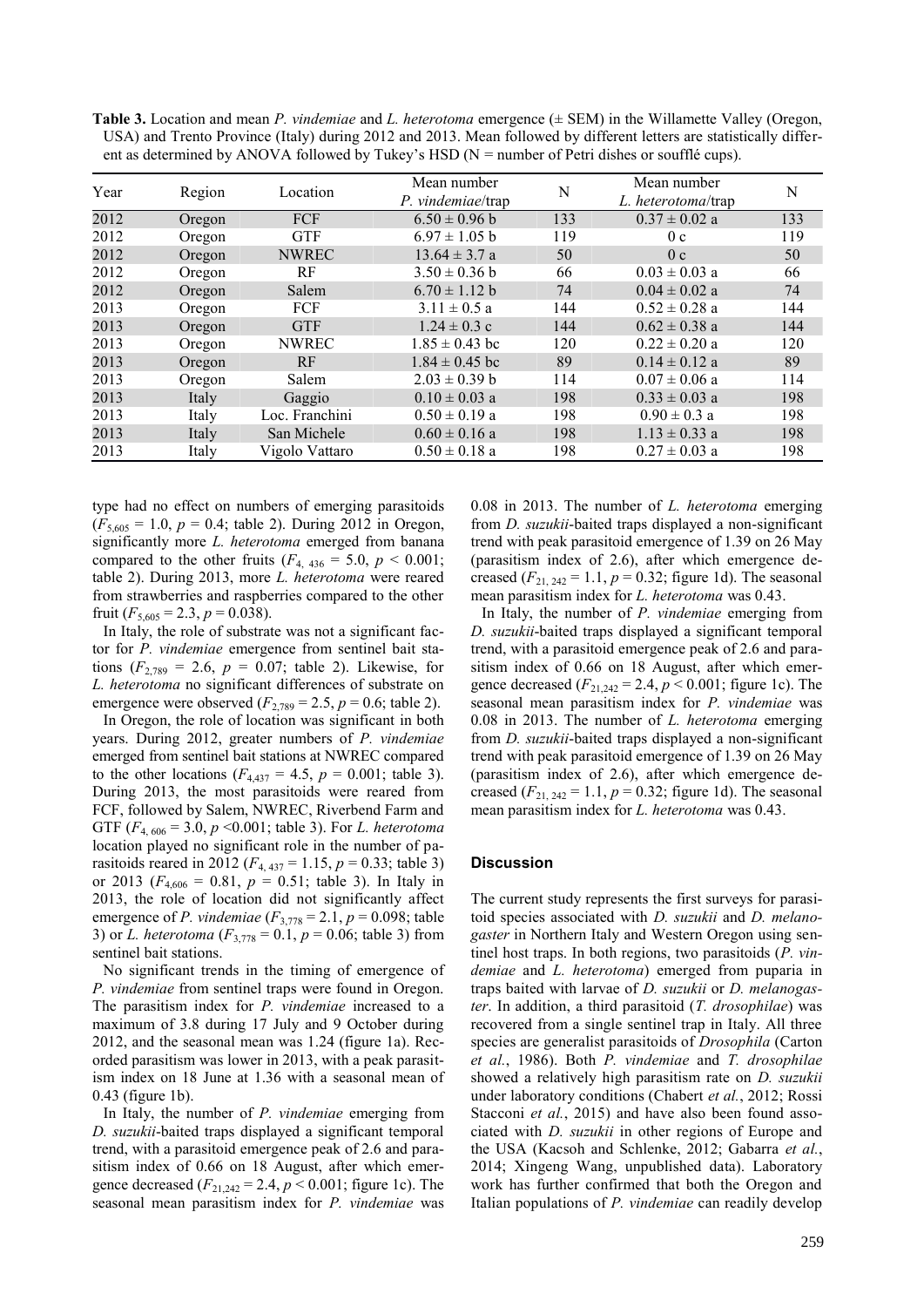

**Figure 1.** Mean seasonal parasitoids per sentinel trap baited with *D. suzukii* ( $\pm$  SEM) and parasitism index of two key parasitoids of *D. suzukii* in the Willamette Valley, Oregon, USA and Trento Province, Italy during 2012 and 2013. a) *P. vindemiae* in Oregon during 2012; b) *P. vindemiae* in Oregon during 2013; c) *P. vindemiae* in Italy during 2013; d) *L. heterotoma* in Italy during 2013.

on *D. suzukii* and *D. melanogaster*, as can the Italian strain of *L. heterotoma*, whereas the Oregon strain of *L. heterotoma* has not been observed to develop on *D. suzukii* (Rossi Stacconi *et al.*, 2015).

Both *P. vindemiae* and *L. heterotoma* were retrieved from control traps that were not infested with larvae prior to placement in the field. This indicates that fieldoccurring *D. suzukii*, *D. melanogaster*, or other drosophilid species colonized the media in un-baited controls, as well as larva-baited sentinel traps during the sevenday exposure period. However, the heavily infested substrate and short exposure period limited the introduction of naturally occurring fly hosts within seeded traps. Thus, our results may not necessarily reflect natural rates of field parasitism of *D. suzukii*, but they do provide baseline data on the current field presence and seasonal occurrence of parasitoids of *Drosophila* species in these two regions.

The parasitoid composition and parasitism index varied between seasons and locations or were affected by the use of different bait substrates in both regions. First, in most cases, more *P. vindemiae* emerged from sentinel traps baited with *D. melanogaster* larvae, followed by traps baited with *D. suzukii* larvae, and control sentinel traps baited with neither host. This was observed in both Oregon and Italy during 2013. These data suggest that

*nogaster* in the field. Second, greater numbers of *P. vindemiae* emerged than *L. heterotoma* in Oregon. No *L. heterotoma* emerged from *D. suzukii*-seeded sentinel traps in Oregon during 2012, and numerically more *L. heterotoma* emerged from *D. suzukii*-seeded traps in Italy. Host suitability laboratory work (Rossi Stacconi *et al.*, 2015) suggests that the Italian strain of *L. heterotoma* is able to overcome the defenses of *D. suzukii* and successfully parasitize *D. suzukii*. Third, the raspberry host substrate resulted in the highest emergence of *P. vindemiae* during 2012 in Oregon. Raspberry and blackberry were the substrates that resulted in the highest emergence of *P. vindemiae* in 2013. Banana used as a substrate resulted in numerically higher *P. vindemiae* emergence in Italy during 2013, compared to the Oregon sites where this fruit resulted in numerically lower numbers of *P. vindemiae* emergence. Banana as a host substrate resulted in numerically higher *L. heterotoma* emergence from sentinel traps in both Oregon during 2012 and Italy during 2013. Taken together, there was no clear trend to indicate the most attractive host substrate to optimize attraction of the current assemblage of parasitoids of drosophilids in any of the regions. Of greater importance when choosing a substrate are the

*P. vindemiae* may prefer to attack *D. melanogaster* over *D. suzukii* or is more efficient in parasitizing *D. mela-*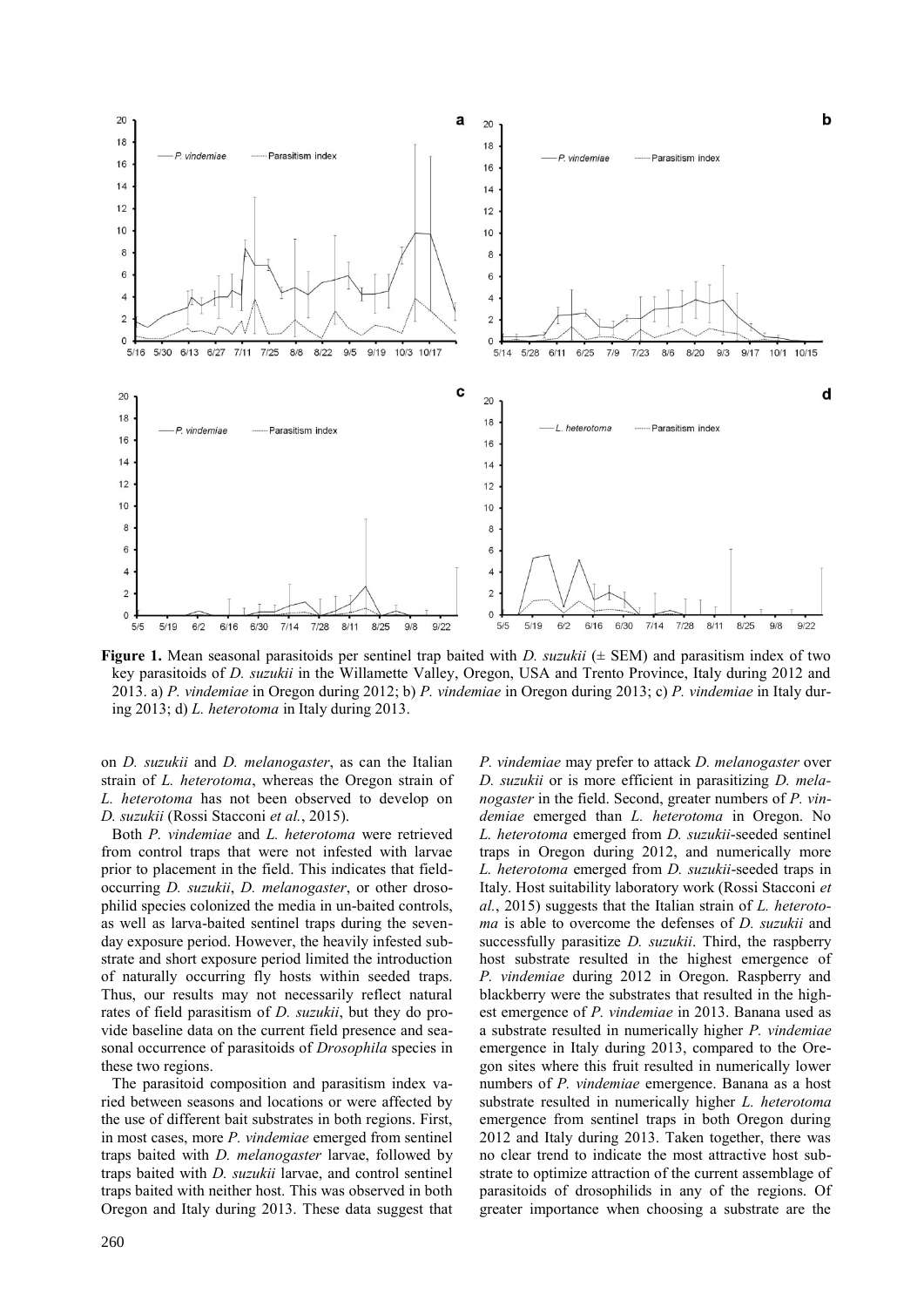seasonal availability of fruit substrates and substrate resistance to desiccation. In addition, the practicality of trap preparation must be considered when using the current experimental methods to recover parasitoids.

In Oregon, sentinel trap emergence of *P. vindemiae* at NWREC and FCF was greatest during 2012 and 2013, respectively, but no statistical difference could be found between locations for *L. heterotoma*. In Italy, location had no impact on the emergence of either species of parasitoid during 2013. Both NWREC and FCF are locations with limited chemical management practices, which may have resulted in higher parasitoid population levels. This aspect needs additional study. The fact that *L. heterotoma* was present during the early portion of the season in Italy, while it was absent during this time period in Oregon needs further study. *P. vindemiae* was present during the majority of the season in both production regions. A trend of increasing populations of *P. vindemiae* was visible in both production regions as the season progressed. A probable explanation for this is that host populations increased during the latter portion of the season. The parasitism index for *P. vindemiae* on *D. suzukii* remained low throughout both observed seasons in Oregon and in 2013 for Italy. This suggests that *P. vindemiae* has a very limited impact on *D. suzukii* pest populations. Sentinel traps were incubated for four weeks after field exposure in order to allow for development of parasitoids. The *Drosophila* host media used in the experiments deteriorated during the initial fourweek period. Unpublished preliminary data from the previous seasons of work indicated that parasitoid emergence during this four week period was negligible. Low numbers of parasitoids were collected and removed on a weekly basis during the subsequent nineweek parasitoid collection period. The media most probably did not support additional development of drosophilids, or a second generation of parasitoid wasps, during the nine-week parasitoid observation period, as indicated by the low estimations of parasitism levels. The currently surveyed parasitoids play a limited role in biocontrol against *D. suzukii*.

The current study has several limitations for accurately estimating parasitoid impact on *D. suzukii* populations. This index does not take into consideration additional suitable larval hosts that were deposited in the sentinel traps by resident drosophilids during the sevenday exposure period. In addition, *D. suzukii* mortality caused by parasitoids that attack, but fail to develop to the adult stage, was not accounted for because only adult parasitoids that emerged from the samples were counted. Observing collected traps for a nine-week period introduced the potential for proliferation of hosts and parasitoids in the laboratory, thus skewing the estimation of field parasitism. However, the vast majority of parasitoids emerged during the first 5 weeks of observation, with little to no emergence in weeks 6 through 9 of the observation period, suggesting that this had little to no impact on the estimation of field parasitism. We therefore suggest that the protocol for future surveys can be amended to reduce the length of the observation period.

Taking these factors into consideration, the exact impact of parasitism on the total *D. suzukii* population is unclear. In Oregon the parasitoid currently believed to have the highest impact on *D. suzukii* is *P. vindemiae.*  In Italy, the *D. suzukii* parasitism index was greater with *L. heterotoma*, and significantly more of this species were collected in *D. suzukii*-baited traps, suggesting that *L. heterotoma* is the parasitoid with the highest impact in this region*.* We believe that the resident parasitoids in these study regions cause limited suppression of *D. suzukii* pest populations given host stage suitability characteristics (Rossi Stacconi *et al*., 2015). The current study therefore supports continued search for other biological agents that can additively diminish fly populations in unmanaged habitats near commercial berry fields (Woltz *et al.*, 2015). Specialist parasitoid species will likely have a greater effect to control populations of pestiferous *Drosophila* species.

In conclusion, baseline data on the current status of biological control by parasitism of drosophilids by indigenous parasitoids in Trento Province, Italy, and the Willamette Valley of Oregon, USA, indicate that the suppression of *Drosophila* populations is currently limited. These findings highlight the importance of work to implement biological control methods of *D. suzukii* management. Future study in these regions may indicate potential impacts such as parasitoid adaptation, impact of classical or augmentative biological control programs, and related impacts of non-target control measures such as pesticide use or alternative cultural management.

#### **Acknowledgements**

Funding for research in the US was provided from the USDA-NIFA award # 2010-51181-21167 and in Italy this research was partially funded by the Autonomous Province of Trento (Italy). Research funds for Grandi Progetti, Project LExEM (Laboratory of excellence for epidemiology and modeling, http://www.lexem.eu). Riki York provided technical assistance. USDA is an equal opportunity employer.

#### **References**

- BEERS E. H., VAN STEENWYK R. A., SHEARER P. W., COATES W. W., GRANT J. A., 2011.- Developing *Drosophila suzukii* management programs for sweet cherry in the western United States.- *Pest Management Science*, 67: 1386-1395.
- BLUMENTHAL D. M., 2006.- Interactions between resource availability and enemy release in plant invasion.- *Ecology Letters*, 9: 887-895.
- BRUCK D. J., BOLDA M., TANIGOSHI L., KLICK J., KLEIBER J., DEFRANCESCO J., GERDEMAN B., SPITLER H., 2011.- Laboratory and field comparisons of insecticides to reduce infestation of *Drosophila suzukii* in berry crops.- *Pest Management Science*, 67: 1375-1385.
- BURRACK H. J., SMITH J. P., PFEIFFER D. G., KOEHER G., LA-FOREST J., 2012.- Using volunteer-based networks to track *Drosophila suzukii* (Diptera: Drosophilidae) an invasive pest of fruit crops.- *Journal of Integrated Pest Management*, 3  $(4)$  $B1-B5$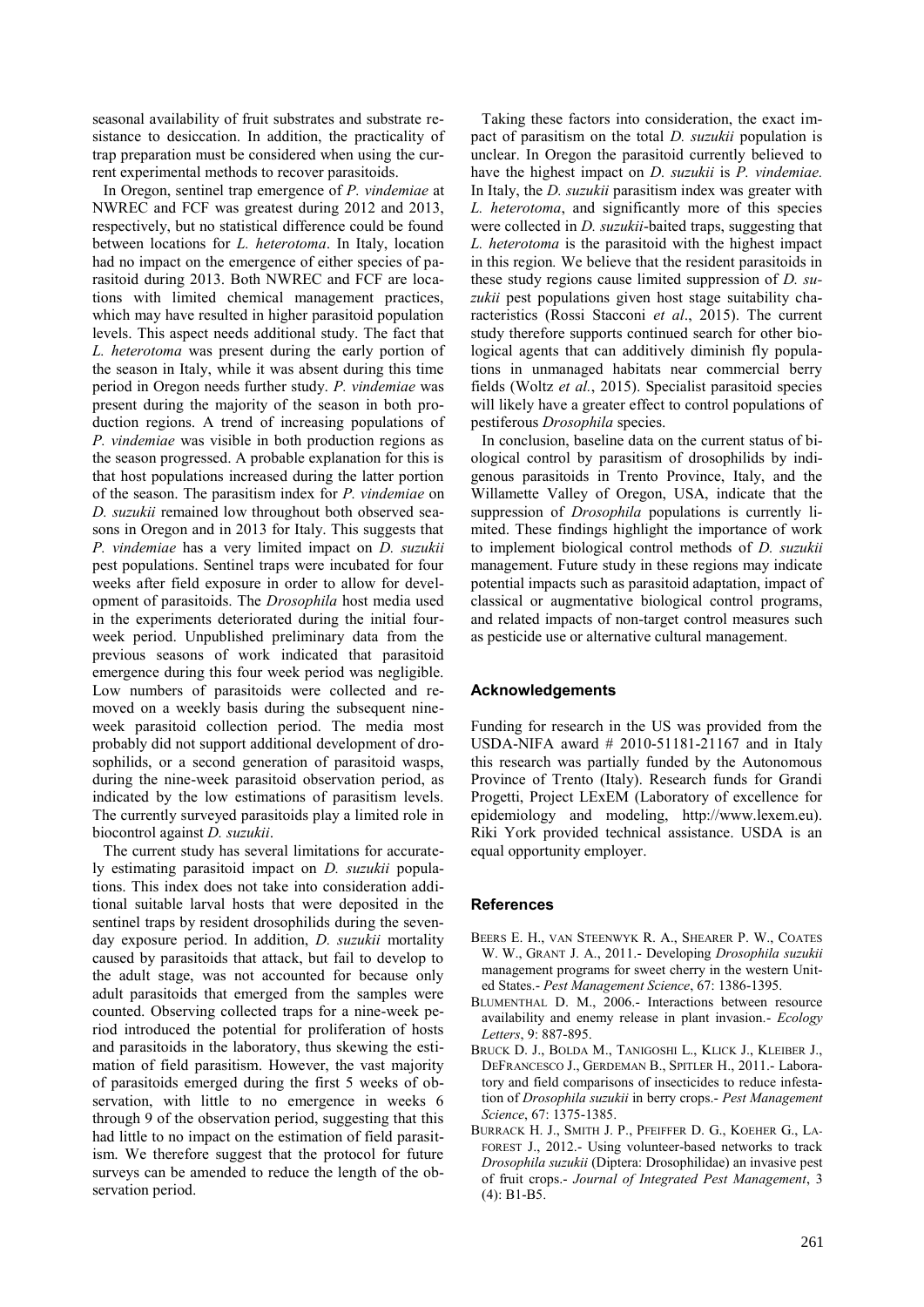- CABI, 2014.- *Drosophila suzukii* [IORIATTI C., ROSSI STACCO-NI M. V., ANFORA G., Ed.]. In: *Invasive species compendium*.- CAB International, Wallingford, UK. [online] URL: http://www.cabi.org/isc.
- CARTON Y., BOULÉTREAU B., VAN ALPHEN J. J. M., VAN LEN-TEREN J. C., 1986.- The *Drosophila* parasitic wasps, pp. 347-394, In: *The genetics and biology of Drosophila*, Vol. 3e (ASHBURNER M., CARSON H. L., THOMPSON J. N., Eds).- Academic Press, London, UK.
- CHABERT S., ALLEMAND R., POYET M., ESLIN P., GIBERT P., 2012.- Ability of European parasitoids (Hymenoptera) to control a new invasive Asiatic pest, *Drosophila suzukii*.- *Biological Control*, 63: 40-47.
- CINI A., IORIATTI C., ANFORA G., 2012.- A review of the invasion of *Drosophila suzukii* in Europe and a draft research agenda for integrated pest management.- *Bulletin of Insectology*, 65: 149-160.
- CINI A., ANFORA G., ESCUDERO-COLOMAR L. A., GRASSI A., SANTOSUOSSO U., SELJAK G., PAPINI A., 2014.- Tracking the invasion of the alien fruit pest *Drosophila suzukii* in Europe.- *Journal of Pest Science*, 87 (4): 559-566.
- DALTON D. T., WALTON V. M., SHEARER P. W., WALSH D. B., CAPRILE J., ISAACS R., 2011.- Laboratory survival of *Drosophila suzukii* under simulated winter conditions of the Pacific Northwest and seasonal field trapping in five primary regions of small and stone fruit production in the United States.- *Pest Management Science*, 67: 1368-1374.
- DEPRÁ M., POPPE J. L., SCHMITZ H. J., DE TONI D. C., VALENTE V. L. S., 2014.- The first records of the invasive pest *Drosophila suzukii* in the South American continent.- *Journal of Pest Science*, 87: 379-383.
- EMILJANOWICZ L. M., RYAN G. D., LANGILLE A., NEWMAN J., 2014.- Development, reproductive output and population growth of the fruit fly pest *Drosophila suzukii* (Diptera: Drosophilidae) on artificial diet.- *Journal of Economic Entomology*, 107: 1392-1398.
- EPPO/OEPP, 2013.- PM 7/115 (1) *Drosophila suzukii*.- *Bulletin OEPP/EPPO Bulletin*, 43 (3): 417-424.
- FLEURY F., RIS N., ALLEMAND R., FOUILLET P., CARTON Y., BOULETREAU M., 2004.- Ecological and genetic interactions in *Drosophila*-parasitoids communities: a case study with *D. melanogaster*, *D. simulans* and their common *Leptopilina*  parasitoids in south-eastern France.- *Genetica*, 120: 181- 194.
- GABARRA R., RIUDAVETS J., RODRIGUEZ G. A., PUJADE-VILLAR J., ARNO J., 2014.- Prospects for the biological control of *Drosophila suzukii*.- *BioControl*, 60 (3): 331-339.
- GOODHUE R. E., BOLDA M., FARNSWORTH D., WILLIAMS J. C., ZALOM F. G., 2011.- Spotted wing drosophila infestation of California strawberries and raspberries: economic analysis of potential revenue losses and control costs.- *Pest Management Science*, 67: 1396-1402.
- HAVILAND D. R., BEERS E. H., 2012.- Chemical control programs for *Drosphila suzukii* that comply with international limitations on pesticide residues for exported sweet cherries.- *Journal of Integrated Pest Management*, 3 (2): F1-F6.
- IDEO S., WATADA M., MITSUI H., KIMURA M. T., 2008.- Host range of *Asobara japonica* (Hym.: Braconidae), a larval parasitoid of drosophilid flies.- *Entomological Science*, 11: 1- 6.
- KACSOH B. Z., SCHLENKE T. A., 2012.- High hemocyte load is associated with increased resistance against parasitoids in *Drosophila suzukii*, a relative of *D. melanogaster*.- *PLoS ONE*, 7: e34721.
- KANZAWA T., 1939.- Studies on *Drosophila suzukii* Mats.- Kofu, Yamanashi Agricultural Experiment Station 49 pp. In: *Review of Applied Entomology*, 29: 622.
- KASUYA N., MITSUI H., IDEO S., WATADA M., KIMURA M., 2013.- Ecological, morphological and molecular studies on *Ganaspis* individuals (Hymenoptera: Figitidae) attacking *Drosophila suzukii* (Diptera: Drosophilidae).- *Applied Entomology and Zoology*, 48: 87-92.
- KIMURA M. T., 2004.- Cold and heat tolerance of drosophilid flies with reference to their latitudinal distributions.- *Oecologia*, 140: 442-449.
- LEE J. C., BRUCK D. J., CURRY H., EDWARDS D., HAVILAND D. R., VAN STEENWYK R. A., YORGEY B. M., 2011.- The susceptibility of small fruits and cherries to the spotted wing drosophila, *Drosophila suzukii*.- *Pest Management Science*, 67: 1358-1367.
- LEE J. C., DREVES A. J., CAVE A. M., KAWAI S., ISAACS R., MILLER J. C., VAN TIMMEREN S., BRUCK D. J., 2015.- Infestation of wild and ornamental noncrop fruits by *Drosophila suzukii* (Diptera: Drosophilidae).- *Annals of the Entomological Society of America*, 108 (2): 117-129.
- LIN Q. C., WANG S. Y., ZHOU C. G., YU Y., 2013.- Research progress in *Drosophila suzukii*.- *Acta Agriculture Jiangxi*,  $25 \cdot 75 - 78$
- MITSUI H., KIMURA M. T., 2010.- Distribution, abundance and host association of two parasitoid species attacking frugivorous drosophilid larvae in central Japan.- *European Journal of Entomology*, 107: 535-540.
- MITSUI H., VAN ACHTERBERG K., NORDLANDER G., KIMURA M. T., 2007.- Geographical distributions and host associations of larval parasitoids of frugivorous Drosophilidae in Japan.- *Japan Natural History*, 41: 1731-1738.
- NAPIS, 2014.- *Survey status of spotted wing Drosophila-*Drosophila suzukii *(2009 to 2013)*.- National Agricultural Pest Information System (NAPIS), [online] URL: http://pest.ceris.purdue.edu/map.php (accessed on August 28, 2014).
- NOMANO F. Y., MITSUI H., KIMURA M. T., 2014.- Capacity of Japanese *Asobara* species (Hymenoptera; Braconidae) to parasitize a fruit pest *Drosophila suzukii* (Diptera; Drosophilidae).- *Journal of Applied Entomology*, 139: 105-113.
- NOVKOVIC B., MITSUI H., SUWITO A., KIMURA M. T., 2011.- Taxonomy and phylogeny of *Leptopilina* species (Hymenoptera: Cynipoidea: Figitidae) attacking frugivorous drosophilid flies in Japan, with description of three new species.- *Entomological Science*, 14: 333-346.
- OKU T., 2003.- SWD: *Drosophila suzukii* (Matsumura), pp. 381. In: *Japan agricultural pest encyclopedia*.- Zenkoku Noson Kyoiku Kyokai Co. Ltd., Japan. (in Japanese)
- POYET M., HAVARD S., PRÉVOST G., CHABRERIE O., DOURY G., GIBERT P., ESLIN P., 2013.- Resistance of *Drosophila suzukii* to the larval parasitoids *Leptopilina heterotoma* and *Asobara japonica* is related to haemocyte load.- *Physiological Entomology*, 38: 45-53.
- PRÉVOST G., 2009.- *Parasitoids of* Drosophila.- Advances in parasitology, Vol. 70, Academic Press, London, UK.
- ROSSI STACCONI M. V., GRASSI A., DALTON D. T., MILLER B., OUANTAR M., LONI A., IORIATTI C., WALTON V. M., ANFORA G., 2013.- First field records of *Pachycrepoideus vindemiae* (Rondani) (Hymenoptera Pteromalidae) as a parasitoid of *Drosophila suzukii* in European and Oregon small fruit production areas.- *Entomologia*, 1 (e3): 11-16.
- ROSSI STACCONI M. V., BUFFINGTON M., DAANE K. M., DAL-TON D. T., GRASSI A., KAÇAR G., MILLER B., MILLER J. C., BASER N., IORIATTI C., WALTON V. M., WIMAN N. G., WANG X. G., ANFORA G., 2015.- Host stage preference, efficacy and fecundity of parasitoids attacking *Drosophila suzukii* in newly invaded areas.- *Biological Control*, 84: 28-35
- ROTA-STABELLI O., BLAXTER M., ANFORA G., 2013.- Quick Guide: *Drosophila suzukii*.- *Current Biology*, 23: R8-R9.